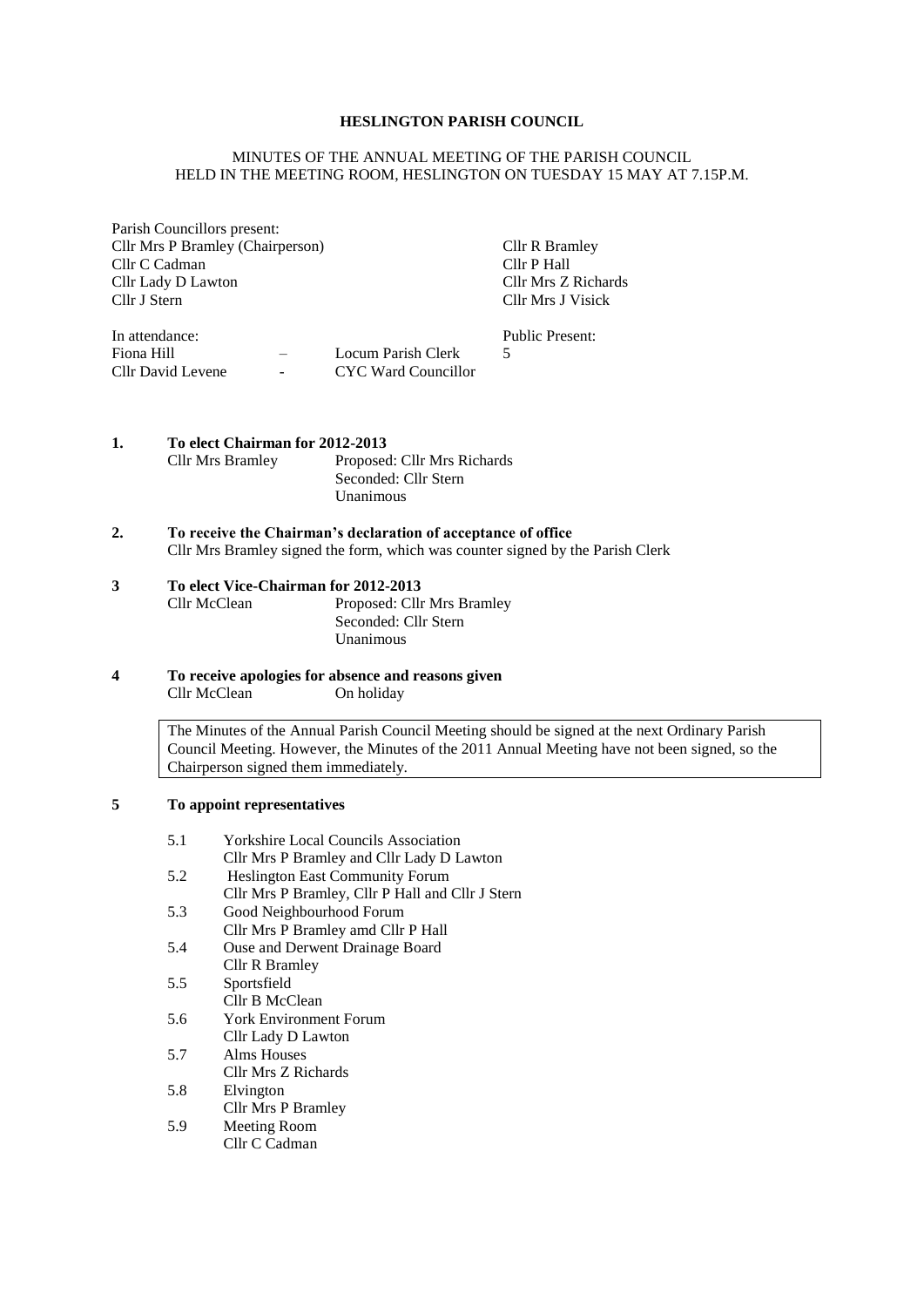#### **6 Councillors to deal with following issues**

# **6.1 To approve accounts for year ending 31 March 2012**

The Parish Councillors had been sent copies of the Bookkeeping and Accounts prepared by the Parish Clerk to inspect, which were approved The Parish Council have also been sent a copy of the HMRC VAT Return.

#### **6.2 To confirm arrangements for Internal Audit and External Audit**

The Audit Commission has appointed Mazars of Southampton to act as External Auditor for Parish Councils. The Parish Councillors have been sent a copy of the Annual Return and attachments to inspect, which should be approved and signed by the Chairperson and Parish Clerk. The Parish Clerk recommendedYorkshire Internal Audit Services, to conduct the Internal Audit and this was approved unanimously by the Parish Council, proposed Cllr Mrs P Bramley and seconded Cllr Mrs Z Richards.

#### **6.3 To review salary for Parish Clerk for 2012-2013**

The Parish Clerk advised that the employment side of the National Joint Council for Local Government Services has informed the trade unions side that there will be no pay offer for 2012/2013. This will be the third consecutive year that the local government workforce has not received a pay offer. The last increase was in 2009/2010 and these Pay Scales are held on file. Heslington P.C. has registered as an employer with HMRC for 2012/13.

#### **6.4 To review Training/Professional Development**

The National Association of Local Councils (NALC) recommends that Parish Councils have a Training Statement of Intent for Councillors and Employees. The Parish Clerk will draft one for discuss at a future meeting. The Parish Clerk will also draft an Induction Pack for New Councillors.

## **6.5 To review Insurance arrangements for 2012-2013**

The Parish Councils current policy runs 01 June 2011 to 01 June 2012 and the premium was £1111.99. A renewal invitation has been received and the 2012-2013 premium will be £1143.16 and the Parish Council agreed to renew this policy. The Parish Clerk advised that there are two other companies that offer insurance specifically for Parish Councils – Care  $\&$ Company and Zurich.

## **6.6 To review Asset Register**

The Parish Clerk will draft an Asset Register based on the model shown in the Governance and Accountability for Local Councils Guide 2012 (England) and will circulate copies for discussion at a future meeting.

## **6.7 To review the Financial Regulations**

The Parish Council adopted these on 31 May 2011, but the file copy is unsigned. The Chairperson to signed at this meeting.

#### **6.8 To review the Standing Orders**

The Parish Council adopted these on 31May 2011, but the file copy is unsigned. The Chairperson to signed at this meeting.

#### **6.9 To review the Complaints Procedure**

The Parish Council adopted these on 31May 2011, but the file copy is unsigned. The Chairperson to signed at this meeting.

#### **6.10 To review the Grant Awarding Policy**

NALC recommend the Parish Councils adopt a Grant Awarding Policy, as it gives them a framework for gathering information, but does not affect their ability to give grants without completion of the application documents, where it has powers to do so. The Parish Clerk will prepare a draft for discussion at a future Meeting.